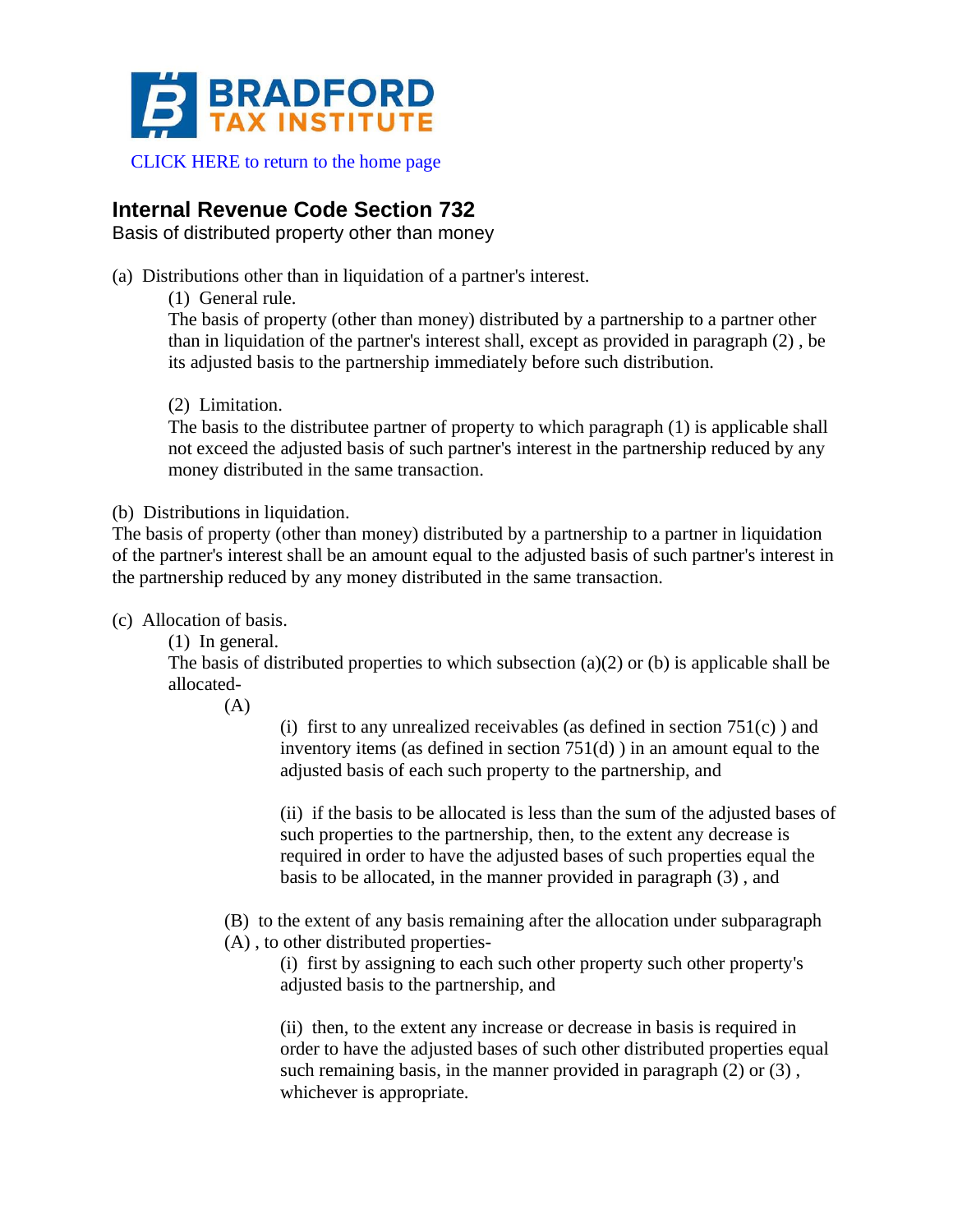(2) Method of allocating increase.

Any increase required under paragraph (1)(B) shall be allocated among the properties-

(A) first to properties with unrealized appreciation in proportion to their respective amounts of unrealized appreciation before such increase (but only to the extent of each property's unrealized appreciation), and

(B) then, to the extent such increase is not allocated under subparagraph (A) , in proportion to their respective fair market values.

(3) Method of allocating decrease.

Any decrease required under paragraph  $(1)(A)$  or  $(1)(B)$  shall be allocated-

(A) first to properties with unrealized depreciation in proportion to their respective amounts of unrealized depreciation before such decrease (but only to the extent of each property's unrealized depreciation), and

(B) then, to the extent such decrease is not allocated under subparagraph (A) , in proportion to their respective adjusted bases (as adjusted under subparagraph  $(A)).$ 

(d) Special partnership basis to transferee.

For purposes of subsections (a), (b) , and (c), a partner who acquired all or a part of his interest by a transfer with respect to which the election provided in section 754 is not in effect, and to whom a distribution of property (other than money) is made with respect to the transferred interest within 2 years after such transfer, may elect, under regulations prescribed by the Secretary, to treat as the adjusted partnership basis of such property the adjusted basis such property would have if the adjustment provided in section 743(b) were in effect with respect to the partnership property. The Secretary may by regulations require the application of this subsection in the case of a distribution to a transferee partner, whether or not made within 2 years after the transfer, if at the time of the transfer the fair market value of the partnership property (other than money) exceeded 110 percent of its adjusted basis to the partnership.

(e) Exception.

This section shall not apply to the extent that a distribution is treated as a sale or exchange of property under section 751(b) (relating to unrealized receivables and inventory items).

(f) Corresponding adjustment to basis of assets of a distributed corporation controlled by a corporate partner.

(1) In general.

If-

(A) a corporation (hereafter in this subsection referred to as the "corporate partner") receives a distribution from a partnership of stock in another corporation (hereafter in this subsection referred to as the "distributed corporation"),

(B) the corporate partner has control of the distributed corporation immediately after the distribution or at any time thereafter, and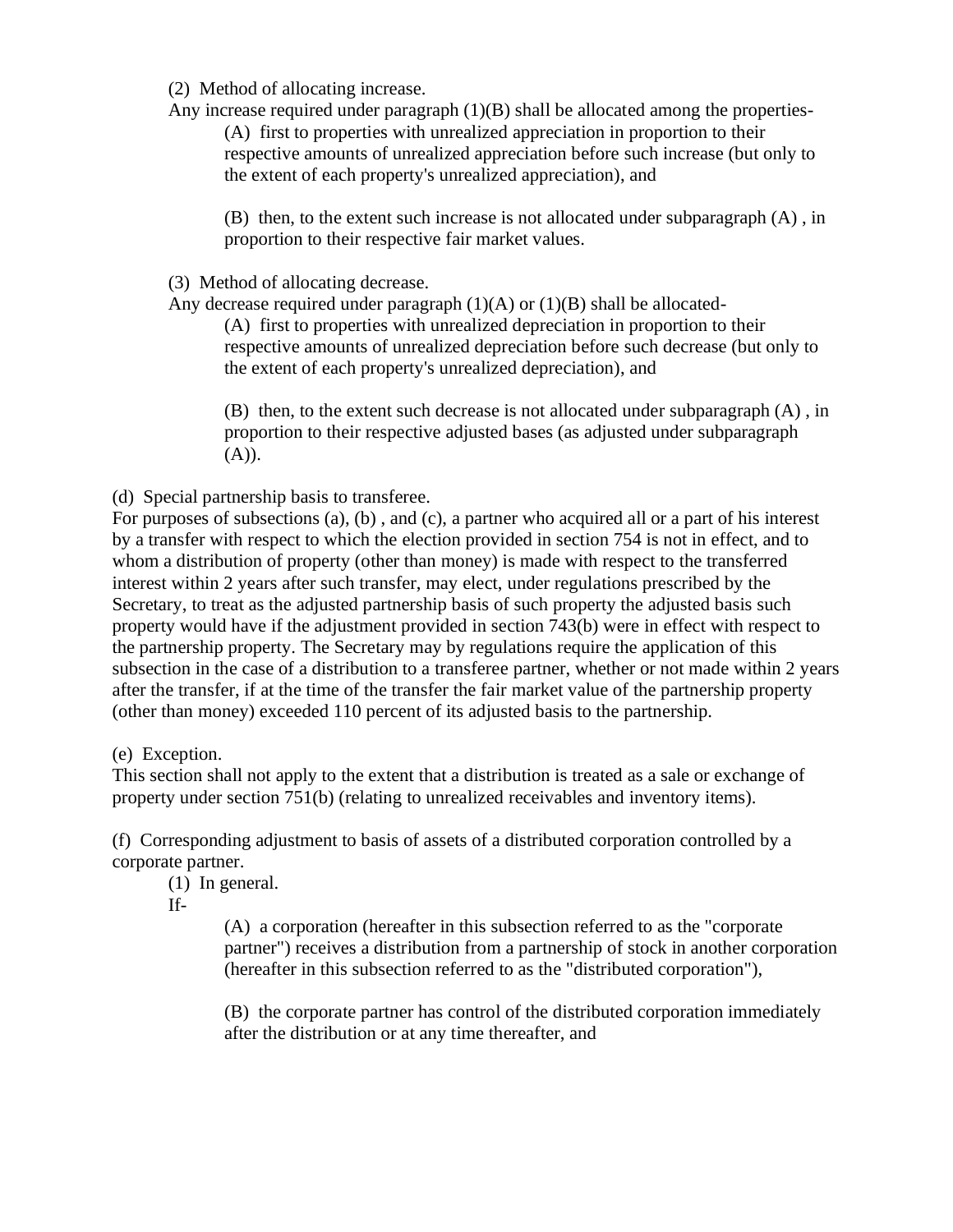(C) the partnership's adjusted basis in such stock immediately before the distribution exceeded the corporate partner's adjusted basis in such stock immediately after the distribution,

then an amount equal to such excess shall be applied to reduce (in accordance with subsection (c) ) the basis of property held by the distributed corporation at such time (or, if the corporate partner does not control the distributed corporation at such time, at the time the corporate partner first has such control).

(2) Exception for certain distributions before control acquired.

Paragraph (1) shall not apply to any distribution of stock in the distributed corporation if- (A) the corporate partner does not have control of such corporation immediately after such distribution, and

(B) the corporate partner establishes to the satisfaction of the Secretary that such distribution was not part of a plan or arrangement to acquire control of the distributed corporation.

(3) Limitations on basis reduction.

(A) In general. The amount of the reduction under paragraph (1) shall not exceed the amount by which the sum of the aggregate adjusted bases of the property and the amount of money of the distributed corporation exceeds the corporate partner's adjusted basis in the stock of the distributed corporation.

(B) Reduction not to exceed adjusted basis of property. No reduction under paragraph (1) in the basis of any property shall exceed the adjusted basis of such property (determined without regard to such reduction).

(4) Gain recognition where reduction limited.

If the amount of any reduction under paragraph (1) (determined after the application of paragraph  $(3)(A)$  ) exceeds the aggregate adjusted bases of the property of the distributed corporation-

(A) such excess shall be recognized by the corporate partner as long-term capital gain, and

(B) the corporate partner's adjusted basis in the stock of the distributed corporation shall be increased by such excess.

## (5) Control.

For purposes of this subsection , the term "control" means ownership of stock meeting the requirements of section 1504(a)(2) .

(6) Indirect distributions.

For purposes of paragraph (1) , if a corporation acquires (other than in a distribution from a partnership) stock the basis of which is determined (by reason of being distributed from a partnership) in whole or in part by reference to subsection  $(a)(2)$  or  $(b)$ , the corporation shall be treated as receiving a distribution of such stock from a partnership.

(7) Special rule for stock in controlled corporation.